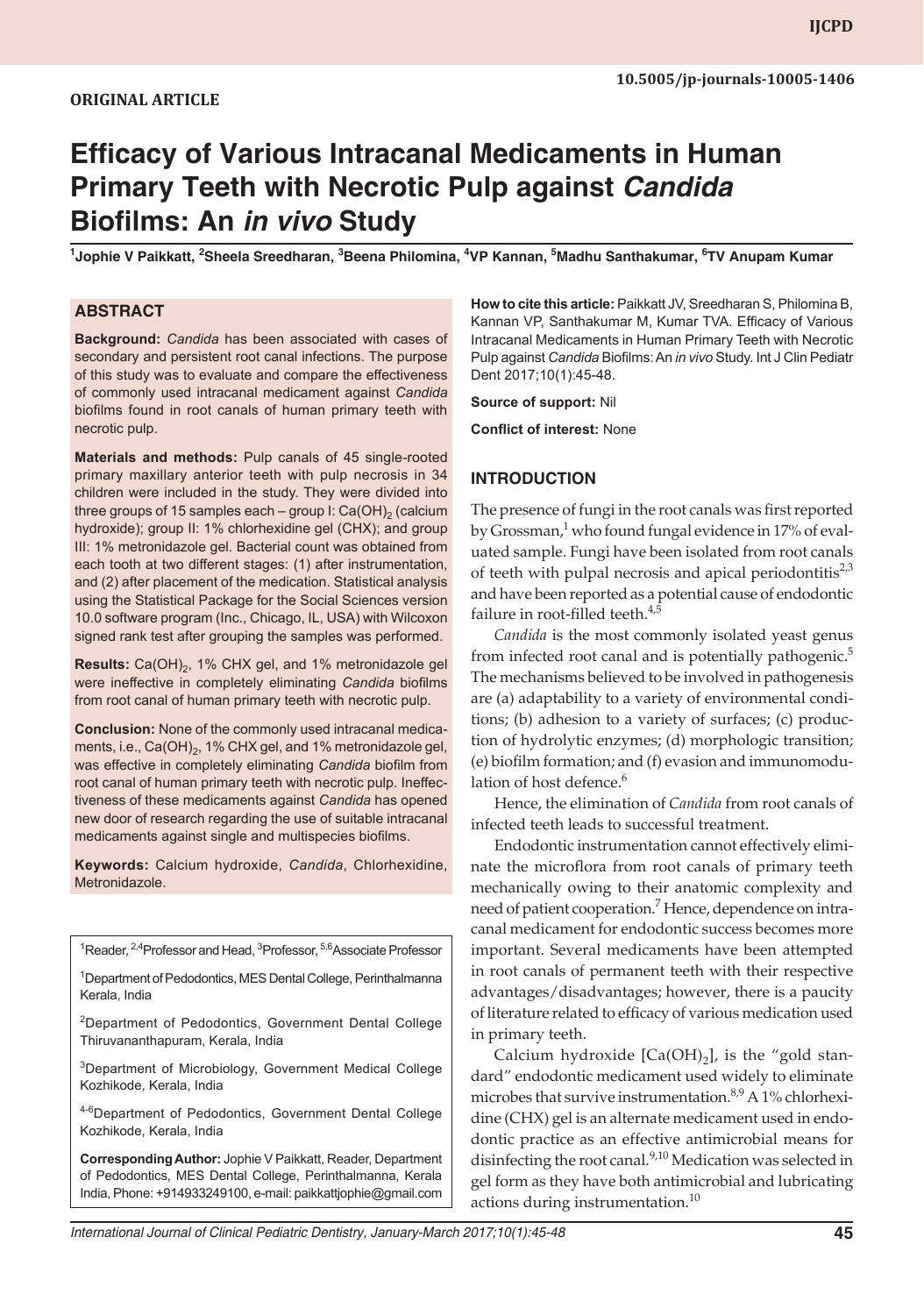Because of increasing interest regarding the role of *Candida* biofilms in root canal infections and its association with failed endodontic therapy and recent reports of fungal resistance against some medicaments, the purpose of this clinical study was to find the antimicrobial efficacy of commonly used intracanal medicaments against *Candida* biofilms in root canals of human primary teeth with necrotic pulp.

### **MATERIALS AND METHODS**

Eligible participants for this clinical trial were selected from patients of both genders aged 4 to 6 years that had been referred for dental treatment at Pediatric Dentistry clinic.

Fulfillment of following inclusion criteria was required for patient enrollment, based on clinical and radiographic examination—asymptomatic maxillary incisor teeth (both central or laterals) with confirmed pulpal necrosis owing to caries (with or without periapical lesion), but with sufficient coronal structure to permit isolation of operative field with rubber dam, less than two-thirds of root resorption, presence or not of fistula, mobility degree 0 or 1, and no periodontal pocket. If present, the periapical lesion should not be invading the follicles of germ of permanent successor. The 34 patients, who met all of these inclusion criteria, were enrolled, providing a total sample of 45 teeth. The study purposes were fully explained to parents/guardians, who signed a written informed consent form. The research protocol was received and approved by institutional Research Ethics Committee.

## **Medicaments Tested**

- $Ca(OH)_2$  paste (RC Cal, Prime Dental Product, India)
- 1% CHX gel (Hexigel, ICPA Ltd., India)
- 1% metronidazole gel (Metogyl DG gel, Unique Pharmaceuticals, India).

#### **Methods of the Study**

For every appointment, three teeth were selected from patients who met the inclusion criteria. The three maxillary incisors were divided into three experimental groups as described below:

- 1. Group  $I—Ca(OH)<sub>2</sub>$  paste
- 2. Group II—1% CHX gel
- 3. Group III—1% metronidazole gel

After isolation with a rubber dam, the teeth were disinfected with 30% hydrogen peroxide and 10% tincture iodine.<sup>11</sup> The pulp chambers were opened using aseptic conditions. Airotor with sterile cooled water and highspeed diamond round burs were used. After confirming

the working length, instrumentation was performed 1 mm above the apices with Hedstroem (H) files, upto size 50. After the mechanical preparation and irrigation, a sterile, size 20 paper point was introduced into the length of the root canals for the initial microbiological sampling. The paper point was placed for 60 seconds in the canal and then immediately transferred to a sterile test tube. The test tubes containing paper point sample were taken to the Department of Microbiology for processing within 1 hour. $12$ 

After collecting the sample, the root canals were dried and medicaments placed depending on the group. All medicaments were applied with a syringe and a 26-gauge needle. Subsequently, a sterile cotton pellet was placed at the entrance and the cavities were temporarily sealed with zinc oxide eugenol cement.

For microbiological procedures, the paper point samples were rolled in blood agar plates, and the plate was incubated in an incubator for 48 hours at 37°C.

*Candida* was seen as a nonhemolytic dry white colony; the colony morphology was studied and count of *Candida* was determined as colony-forming unit (CFU) depending on growth on number of streaks. The growth of *Candida* was further confirmed by Gram staining. *Candida* was seen as oval budding yeast 2 to 6 μm in diameter. In order to evaluate the effect of the medicaments against Candida, the patients were recalled after 2 weeks.<sup>7</sup> After irrigation with saline, a second microbiological sampling was carried out with sterile paper points in the root canals as described earlier.

After the microbiological sampling, all the root canals were filled with zinc oxide eugenol paste and all treated teeth were given fiber-reinforced post and crown.

Statistical analysis was carried out using the Statistical Package for the Social Sciences version 10.0 software program (Inc., Chicago, Illinois, USA) with Wilcoxon signed rank test after grouping the samples.

## **RESULTS**

A total of 45 teeth were studied. They included three groups of 15 teeth each. Group I was medicated with  $Ca(OH)_{2}$ , group II with 1% CHX gel, and group III with 1% metronidazole gel.

Table 1 outlines that  $Ca(OH)_2$ , 1% CHX gel, and 1% metronidazole gel have no statistically significant action on *Candida.*

After taking the average count of *Candida* in CFUs after various medications, Graph 1 shows that none of the commonly used medicaments, i.e., Ca (OH)<sub>2</sub>, 1% CHX gel, or 1% metronidazole gel, was able to completely eradicate *Candida* from the root canal system.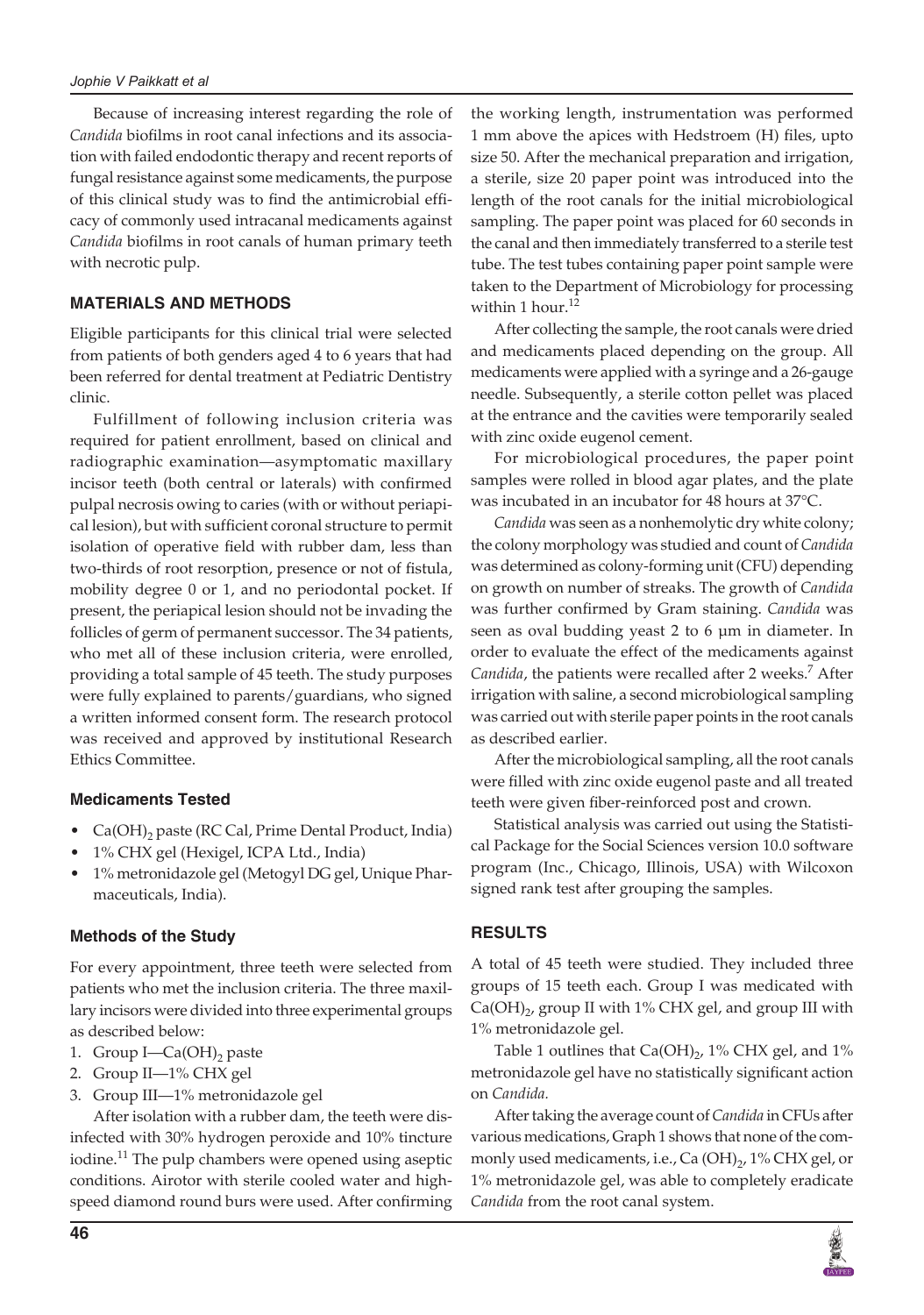| <b>Table 1:</b> Effect of various medicaments on <i>Candida</i> |                                                                      |                                           |                                                     |
|-----------------------------------------------------------------|----------------------------------------------------------------------|-------------------------------------------|-----------------------------------------------------|
|                                                                 | Candida after Ca(OH) <sub>2</sub> medication<br>vs Candida after BMP | Candida after CHX vs<br>Candida after BMP | Candida after metronidazole<br>vs Candida after BMP |
|                                                                 | $-1.089$                                                             | $-0.577$                                  | $-1.633$                                            |
| <sup>b</sup> Asymp. sig. (two-tailed)                           | 0.276                                                                | 0.564                                     | 0.102                                               |
|                                                                 | ΝS                                                                   | NS.                                       | <b>NS</b>                                           |

*Efficacy of Various Intracanal Medicaments in Human Primary Teeth with Necrotic Pulp against Candida Biofilms*

<sup>b</sup>Wilcoxon signed rank test; NS: Nonsignificant; BMP: Biomechanical preparation



**Graph 1:** Average count of *Candida* in CFU after various medicaments

#### **DISCUSSION**

The antimicrobial effectiveness of 1% CHX gel, Ca(OH)<sub>2</sub>, and 1% metronidazole gel is well investigated *in vitro*. It appeared that they have wide antimicrobial activity against microorganisms isolated from root canal system. However, the results found from *in vitro* study cannot be directly extrapolated to clinical situations because of optimum contact between medication and dentin under *in vitro* condition and because of variable imposed by clinical situation and not reproduced under experimental model. Hence, the present clinical study was undertaken after taking into consideration the above objective.

*Candida* in nature rarely exists in planktonic state, but is organized in biofilm structures, which is a complex community, composed of great variety of organisms with different ecological requirement and pathogenic potential. Biofilm growth is a continuous process that goes through various stages from young to mature, structurally complex biofilm. $^{13}$  In necrotic pulp with harsh ecological milieu, it is likely that the physiological state of biofilm is closest to mature, hence making it resistant to various antimicrobial agents. The protective mechanism underlying biofilm antimicrobial resistance is not fully understood, although several mechanisms have been proposed.<sup>14</sup> These mechanisms include physical or chemical diffusion barrier to antimicrobial penetration into the biofilm, slow growth of biofilm owing to nutrient

limitation, activation of general stress response, and emergence of biofilm-specific phenotype.<sup>15</sup>

The CHX is a cationic bisguanide with broad antimicrobial activity, low mammalian toxicity, and strong affinity to binding to dentin and mucous membrane. The CHX molecules react with negatively charged groups on the cell surface, causing an irreversible loss of cytoplasmic constituents, membrane damage, and enzyme inhibition. It is likely that ionic interaction occurs between the positively charged CHX molecules and negatively charged extracellular matrix. This ionic interaction is understood to reduce the diffusion of fluorescent probes within biofilms by about 50 fold, thus explaining the possible mechanism of *Candida* resistance to  $1\%$  CHX gel.<sup>16</sup>

As seen in previous studies, *Candida* was resistant to Ca(OH)<sub>2</sub>. *Candida* survives in a wide range of pH values; the alkalinity of  $Ca(OH)_{2}$  may not have any effect on *Candida*. In addition,  $Ca(OH)_2$  readily displaces  $Ca^{++}$  ion necessary for growth and morphogenesis of *Candida.*8,9

Metronidazole is bactericidal against most anaerobes that contain electron transport components, such as ferredoxin, which donates electrons to metronidazole, forming highly reactive nitroradical anions that kill susceptible organisms by a radical-mediated mechanism. A 1 % metronidazole gel in this study has not been effective against *Candida*, as it is active against strict anaerobes, but is ineffective against facultative anaerobes.<sup>17,18</sup>

## **CONCLUSION**

On the basis of observations made during the course of the present study, the following conclusions were drawn.

Firstly,  $Ca(OH)_2$ , 1% CHX gel, and 1% metronidazole gel, which are commonly used intracanal medicaments, were found to be ineffective in completely eliminating *Candida* biofilms from root canals of primary teeth with necrotic pulp. Secondly, ineffectiveness of these medicaments against *Candida* has opened new door of research regarding the use of intracanal medicaments on single and multispecies biofilms.

## **REFERENCES**

1. Grossman LI. Root canal therapy. 3rd ed. London: Henry Kimpton; 1952.